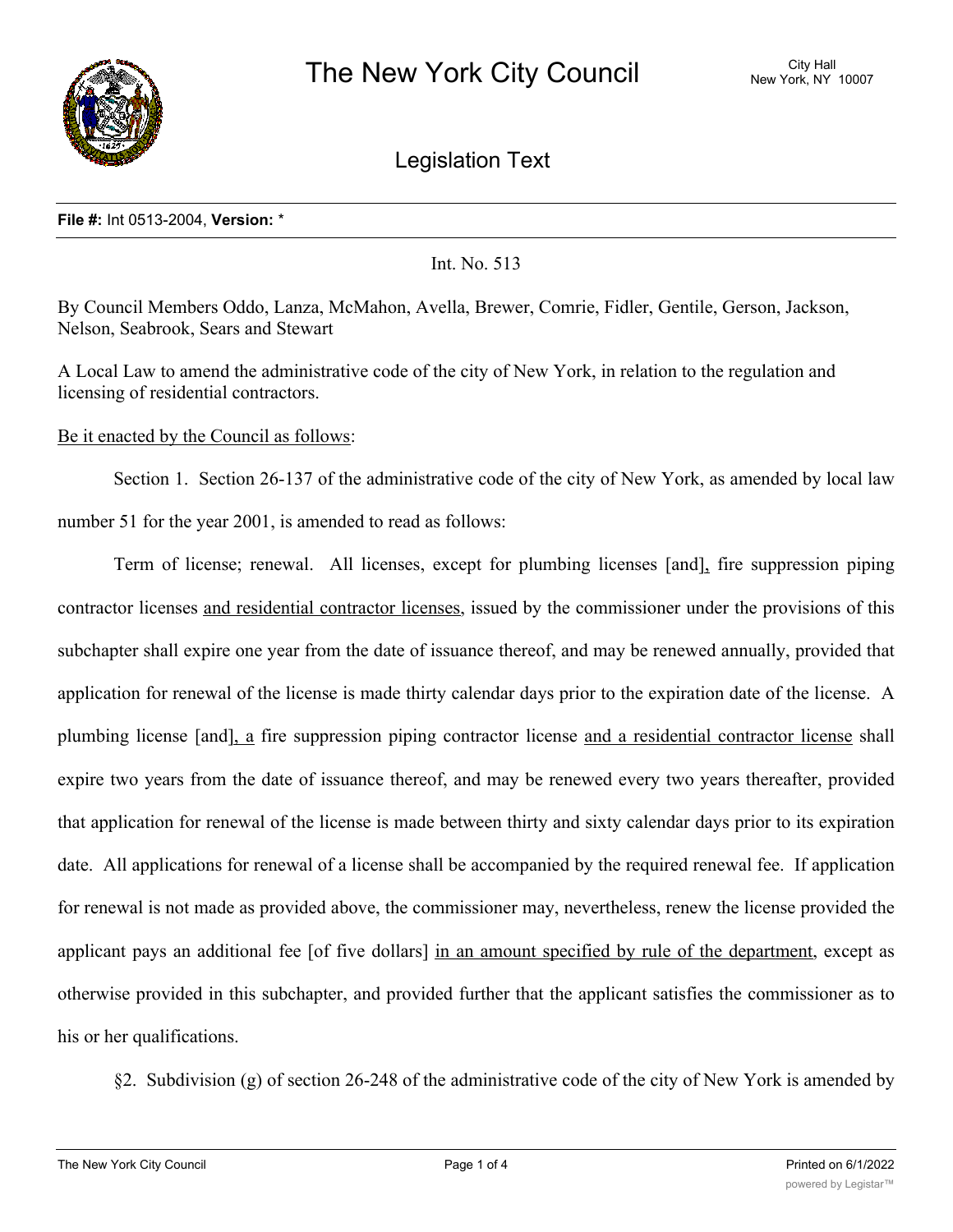## **File #:** Int 0513-2004, **Version:** \*

adding a new paragraph 6 to read as follows:

- 6. Working without a license or certificate in violation of subchapter two of this chapter.
- §3. Subchapter 2 of chapter 1 of title 26 of the administrative code of the city of New York is amended

by adding a new article 10 to read as follows:

### Article 10

#### Residential Contractor License and Certificate

§26-204.1 Definitions.

§26-204.2 Requirement of license.

§26-204.3 Use of license.

§26-204.4 Certificate holder.

§26-204.5 License applications.

§26-204.6 Certificate applications.

§26-204.7 Certificate qualifications.

§26-204.8 License fees.

§26-204.9 Certificate fees.

§26-204.10 Certificate renewal.

§26.204.11. Waiver of examinations.

§26-204.1 Definitions. For the purposes of this article, the following terms have the following meaning:

a. "Residential contractor" means any individual, corporation, partnership or other business entity that, following approval of the application and plans, applies for a permit for construction of any structure containing no more than three residences or dwelling units for the performance of the work or any part thereof. The term "residential contractor" shall not include:

(i) an individual, corporation, partnership or other business entity that has been issued a license pursuant to another provision of this subchapter, or pursuant to subchapter 22 of chapter 2 of title 20 of this code, and applies for a permit to perform work exclusively within the scope of the license; or

(ii) a natural person who applies for a permit for construction where the construction is exclusively of that person's primary residence.

b. "Construction" means all building erection, alteration, excavation, foundation work, earthwork, demolition or removal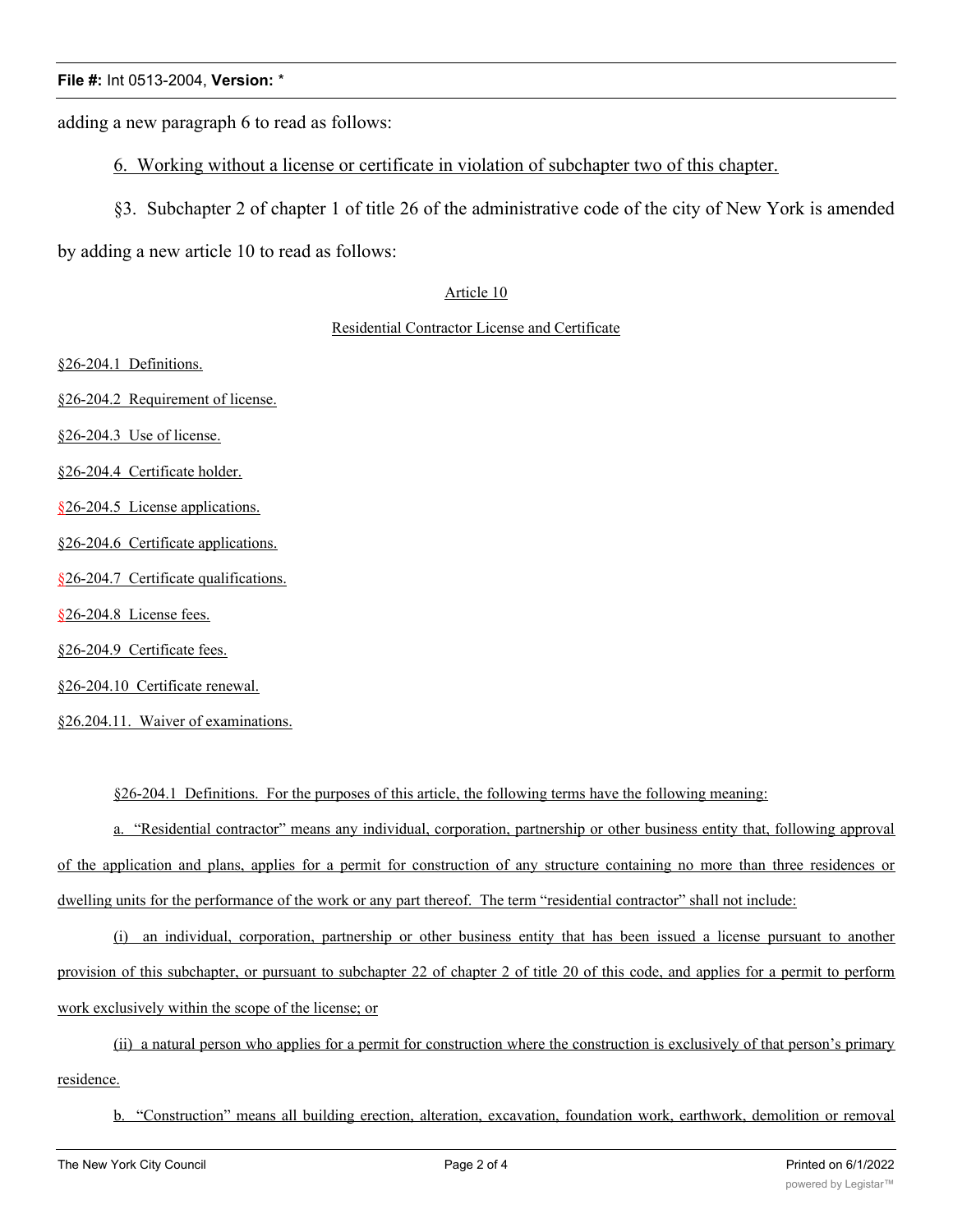## **File #:** Int 0513-2004, **Version:** \*

work; provided, however, that this term shall not include minor alterations and ordinary repairs, as defined in article five of subchapter one of title twenty-seven of this code, or work performed by an individual, corporation, partnership or other business entity that has been issued a license pursuant to another provision of this subchapter, or pursuant to subchapter 22 of chapter 2 of title 20 of this code, when the work is exclusively within the scope of the license.

§26-204.2 Requirement of license. It shall be unlawful to conduct business as a residential contractor unless:

a. The individual, corporation, partnership or other business entity has applied for and received a residential contractor license in accordance with the provisions of this article; and

b. For purposes of construction safety, on-site code compliance, and compliance with plans, the construction work is performed by or under the control of an individual certified pursuant to section 26-204.4 of this code who is a principal of or directly employed by a corporation, partnership or other business entity that holds a residential contractor license.

§26-204.3 Use of license. It shall be unlawful to use or cause to be used the title "licensed residential contractor" or any other title in a manner as to convey the impression that an individual, corporation, partnership or other business entity, or any person it employs, is a licensed residential contractor, unless the individual, corporation, partnership or other business entity is licensed in accordance with the provisions of this article.

§26-204.4 Certificate holder. The holder of a certificate issued pursuant to this section shall have control over construction safety, on-site code compliance, and compliance with plans concerning all construction work in accordance with the rules of the department.

§26-204.5 License applications. All applications for a residential contractor license shall comply with and be subject to the provisions of section 26-132 of this subchapter; and all applicants shall comply with and be subject to the provisions of sections 26- 137 through 26-140 of this subchapter.

§26-204.6 Certificate applications. All applicants for a certificate issued pursuant to the provisions of this article shall be subject to the provisions of section 26-132 of this subchapter; and all applicants shall comply with and be subject to the provisions of sections 26-136 and 26-138 through 26-140 of this subchapter.

§26-204.7 Certificate qualifications. All applicants for a certificate issued pursuant to the provisions of this article shall meet the general requirements set forth in section 26-134 of this subchapter and shall be at least eighteen years of age, shall be of good moral character, and shall meet the qualifications prescribed for license as hereinafter provided. However, where previous to the effective date of this local law, an individual has been performing construction work as defined in this article, he or she may obtain a certificate without complying with the foregoing, if application is made to the department within six months from the effective date